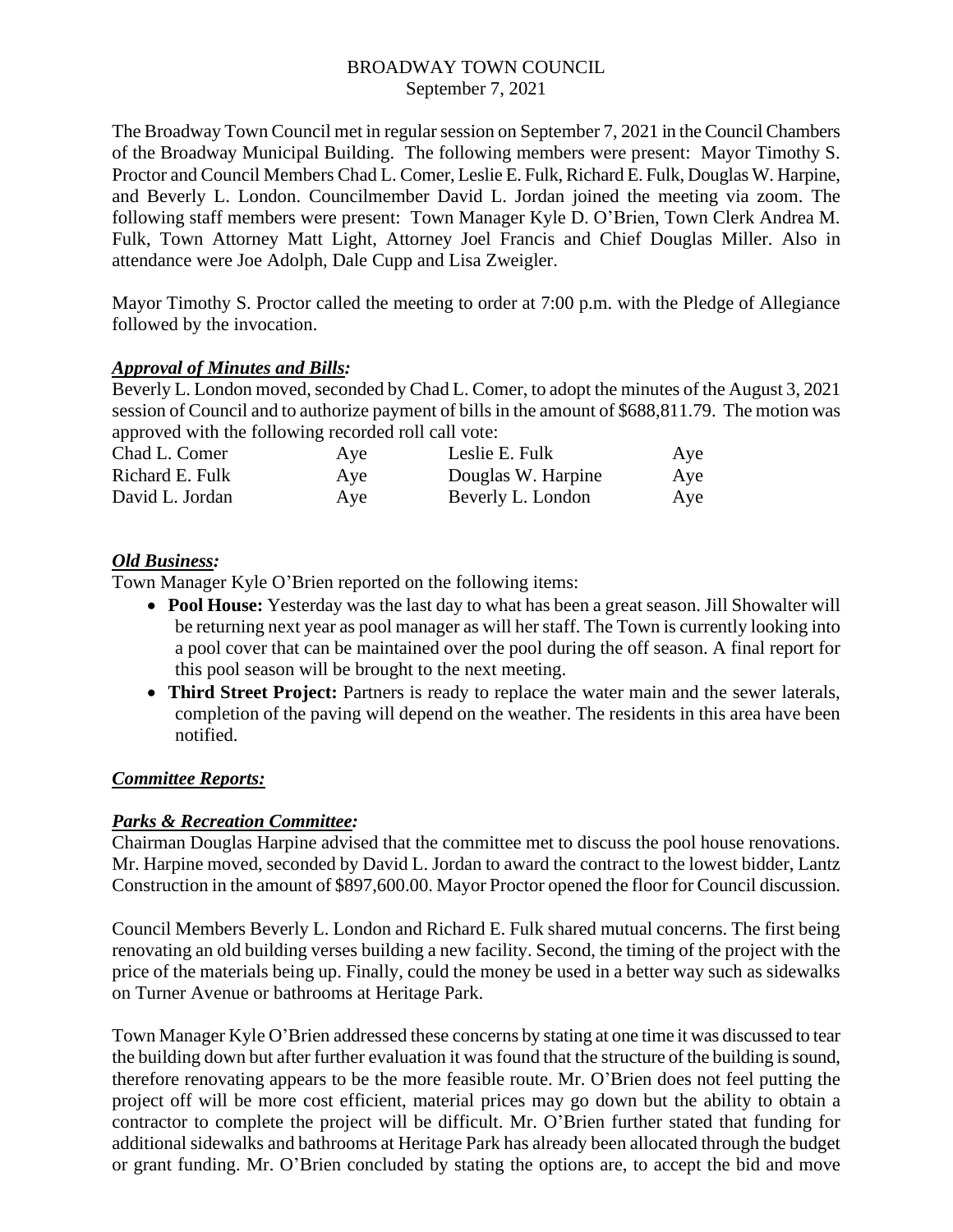#### BROADWAY TOWN COUNCIL September 7, 2021

forward or discard the redesign of the building and start over with new facility. The decision is up to Council.

Councilman Leslie E. Fulk stated that very good points have been brought up through this discussion. However, this has been on the Councils list for a long time and now seems to be the time to move forward on this project.

Mayor Proctor agreed and stated this has been a thorough discussion and with no further questions he called for the vote.

The motion was approved with the following recorded roll call vote:

| Chad L. Comer      | Aye        | Leslie E. Fulk     | Aye |
|--------------------|------------|--------------------|-----|
| Richard E. Fulk    | <b>Nay</b> | Douglas W. Harpine | Aye |
| David L. Jordan    | Ave        | Beverly L. London  | Nay |
| Timothy S. Proctor | Ave        |                    |     |

Chairman Harpine concluded the Parks and Recreation report by stating the railing on field one is flimsy and needs to be addressed.

## *Finance Committee:*

No report.

## *Personnel/Police Committee:*

No report. A copy of the police report for the month of August included in the minutes as Attachment A.

#### *Utilities Committee:*

Chairman Beverly London stated that after discussions, the committee is recommending the adoption of an amendment for the distribution of the ARPA funds. Beverly L. London moved, seconded by Leslie E. Fulk, to adopt *AN ORDINANCE TO AMEND THE UNCODIFIED ORDINANCE ADOPTED ON APRIL 6,2021, REGARDING RELIEF FROM WATER, SEWER, AND TRASH CHARGES, IN ORDER TO MAKE PROVISIONS FOR PARTIAL CREDITS FOR CERTAIN CUSTOMERS AND TO PROVIDE FOR THE IMPLEMENTATION OF CREDITS.* A copy of the ordinance is included in the minutes as Attachment B. The motion was approved with the following recorded roll call vote:

| Chad L. Comer   | Aye | Leslie E. Fulk     | Aye |
|-----------------|-----|--------------------|-----|
| Richard E. Fulk | Aye | Douglas W. Harpine | Aye |
| David L. Jordan | Aye | Beverly L. London  | Aye |

A copy of the water production report for the month of August is included in the minutes as Attachment C.

#### *Streets & Properties Committee:*

Chairman Chad Comer stated Mr. O'Brien has already discussed the Third Street project. Mr. Comer stated there is also a revision to the Town's ordinance regarding trash, grass, and weeds. This revision strengthens the language and has been revised by the General Assembly to include clutter. Mr. Comer moved, seconded by Beverly L. London to adopt *AN ORDINANCE TO REVISE AND UPDATE THE TOWN'S PROVISIONS FOR TRASH, GRASS, WEEDS AND CLUTTER ACCUMULATION, ADDING A NEW TOWN CODE CHAPTER 95, AND REPEALING TOWN*